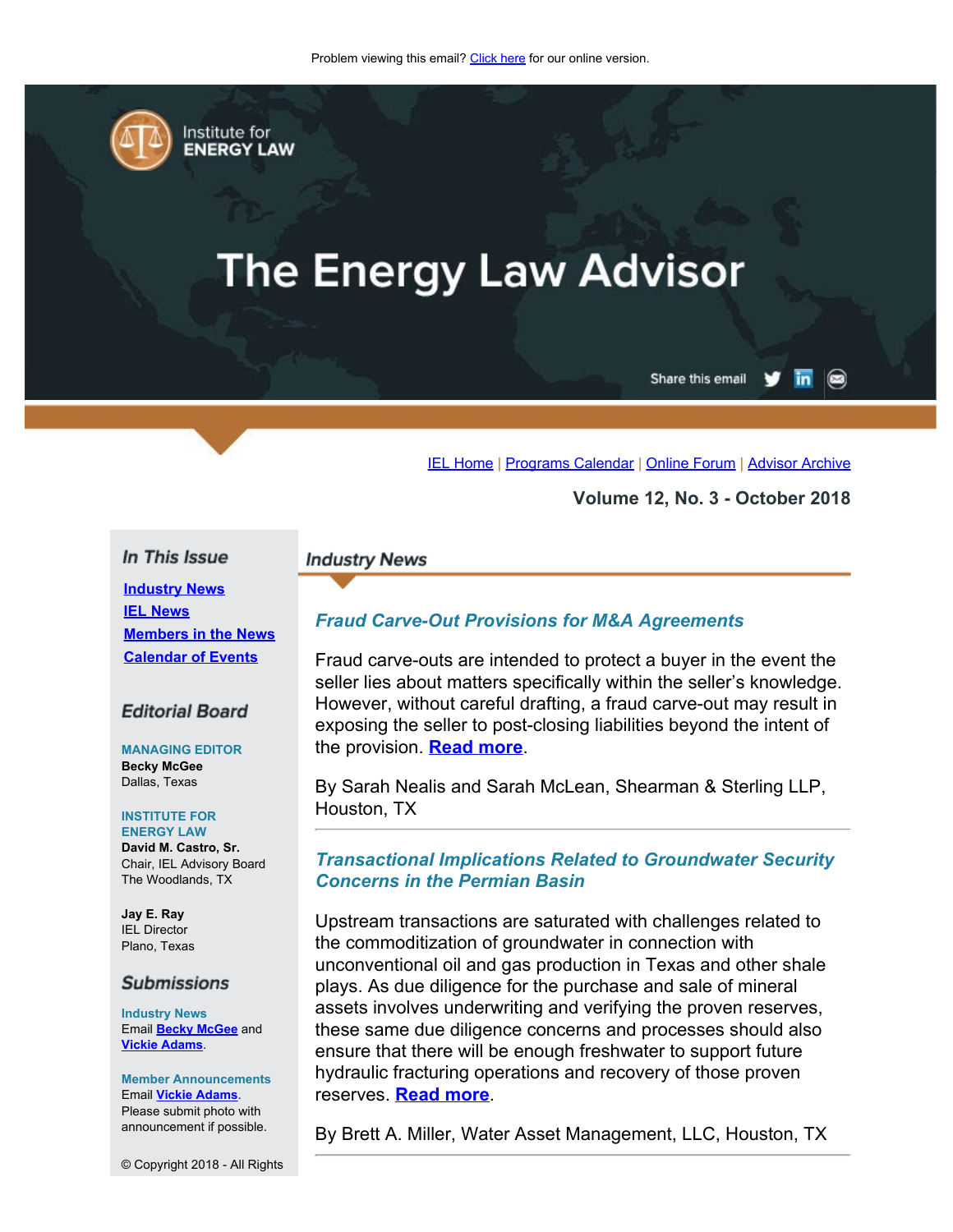Reserved

## *The Landman's Guide to Dundics v. Eric Petroleum*

On September 25, 2018, the Supreme Court of Ohio held that a landman was precluded from bringing suit to recover compensation for negotiating oil and gas lease because an oil and gas lease falls within the statutory definition of real estate; therefore, requiring a real estate broker's license. **[Read more](http://www.cailaw.org/media/files/IEL/Publications/2018/obryan-vol12no3.pdf)**.

By Kelly O'Bryan de Mota, Cimmaron Land, Inc., Bridgeville, PA

**IEL News** 

# **Inaugural IEL Leadership Class Kicks Off**

Thirty-five young energy professionals from seven states, two countries, and the District of Columbia attended a retreat for the inaugural IEL Leadership Class on September 20-21, 2018. The class heard from outstanding speakers, such as AT&T General Counsel David McAtee, II, and ExxonMobil General Counsel Randall Ebner, over two days, and developed connections and friendships with their fellow class members. **[Read More](http://www.cailaw.org/media/files/IEL/Publications/2018/leadership-class-vol12no3.pdf)**.

## **First Energy Litigation 101 Conference Right Around the Corner**

The first Energy Litigation 101 Conference will be held November 7, 2018, in Houston. Co-Chairs Laura Robertson of ConocoPhillips and Louie Layrisson of Baker Botts talk about this outstanding conference. **[Read More](http://www.cailaw.org/media/files/IEL/Publications/2018/energylit101-vol12no3.pdf)**.

# **Call for Student Papers: Hartrick Scholar Writing Competition**

IEL is collecting papers for the 2019 Hartrick Scholar Writing Competition. The winner of the competition receives \$2,500 and will be invited to attend the 70th Annual Oil & Gas Law Conference with expenses paid. Papers must be received by December 7, 2018. Full submission guidelines are located on our website. Questions? Email Jay Ray (*jray@cailaw.org*).

# **Oilfield Services and Oil & Gas Practice Committees Joint Networking Happy Hour**

On September 27, 2018, the Oil & Gas Practice Committee and the Oilfield Services Committee held a joint networking happy hour at Grotto restaurant in Houston, Texas. It was a great night of cocktails and conversation with in-house and law firm colleagues, new and old.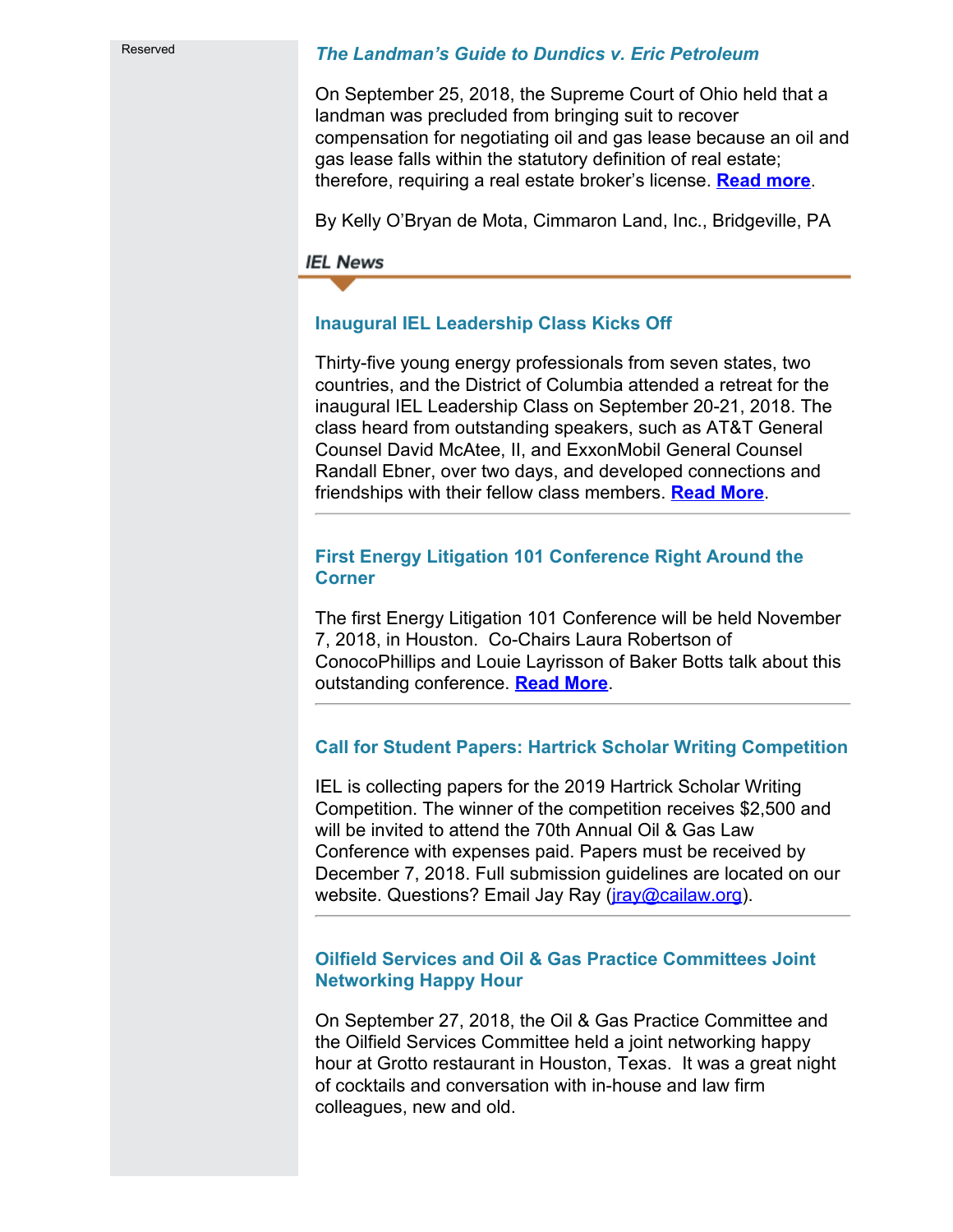

Pictured are Mike Bennett of Baker Botts, Jeff Golub of Beck Redden, Kevin Corcoran of Mills Shirley and Efren Acosta of Baker Botts. Efren co-chaired the annual **Oilfield Services Conference** on October 23rd in Houston.

# **Interested in getting more involved in our Practice Committees?**

Quarterly calls have been set up for each Practice Committee to discuss programming and other events for the coming year. Below are the dates for the next scheduled calls. If you are on a particular committee, you will receive an email with full details for the call. **Want to make sure you're on a particular committee?** Email jel@cailaw.org and we will ensure you're on that committee's roster.

**Oil & Gas -** December 13

**Watch your email for information about the Litigation & Dispute Resolution Practice Committee's soon-to-bereleased webinar on jury selection strategies**

**Did you know?** IEL is on **Twitter**, **[LinkedIn](https://www.linkedin.com/groups/2330688)** and **Facebook** posting pictures and program updates. Connect with us today!

**Members in the News** 



IEL's Immediate Past Chair **Lawrence P. Simon, Jr**., Liskow & Lewis, has been elected into the Lafayette Bar Association Hall of Fame, an honor recognizing his exemplary career as an attorney, dedicated service to the community, and participation in the Bar.

**April L. Rolen-Ogden,** Liskow & Lewis, was selected as a Fellow of the Litigation Counsel of America, which is an invitation-only trial lawyer honorary society composed of less than one-half of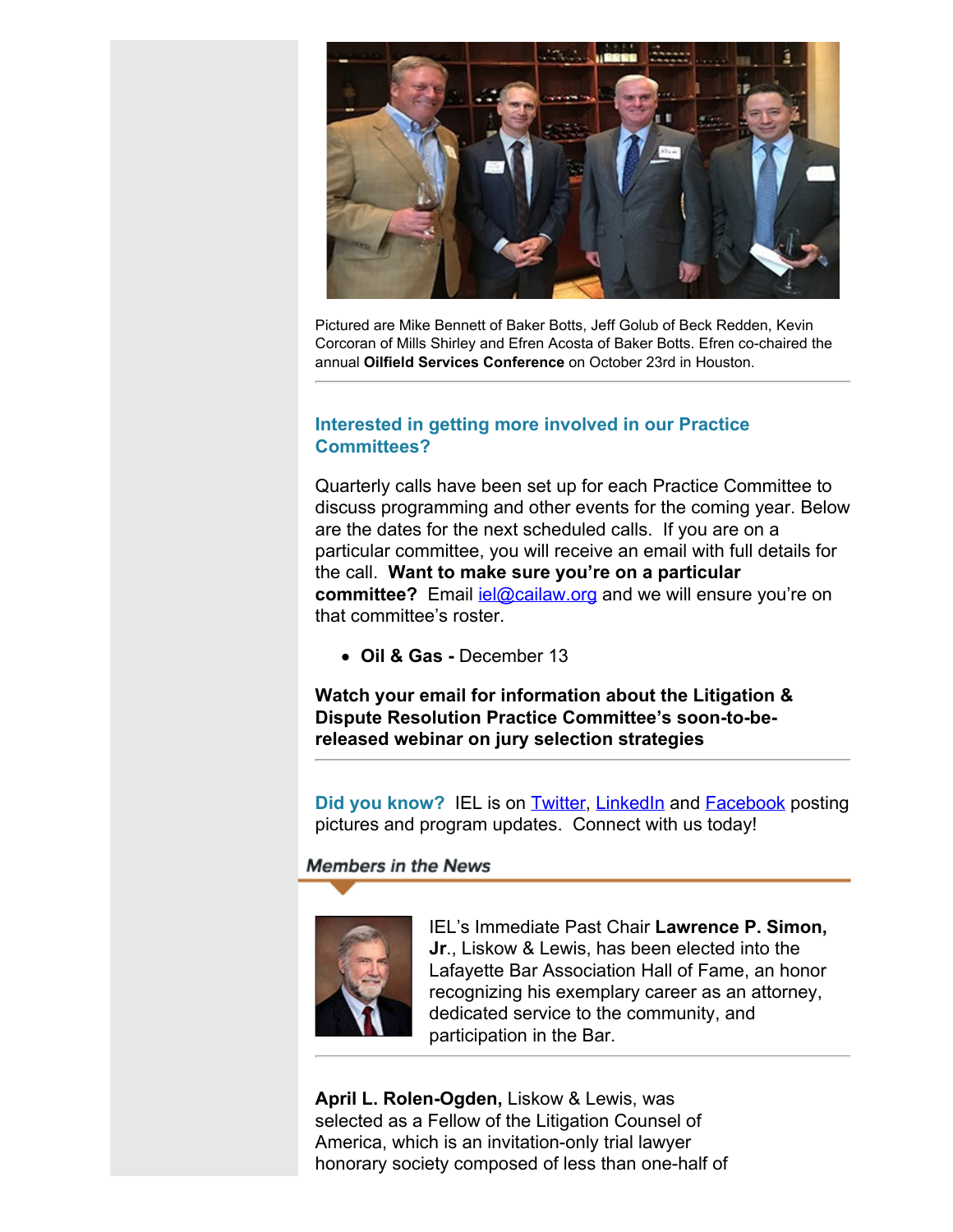

one percent of American lawyers. Fellows are selected based upon excellence and accomplishment in litigation, both at the trial and appellate levels, and superior ethical reputation.

Please join us in welcoming IEL's newest members!

# **Supporting:**

**Bradley Arant Boult Cummings LLP,** Houston TX with James Collura, Jeffrey Davis, Mary Frazier and Peter Scaff.

# **Associate:**

- **Edward W. Moore, Jr.**, Frost Brown Todd LLC, Dallas, TX
- **Kyle Polozola,** Kean Miller LLP, Lafayette, LA

# **Academic/Non-Profit Members**

- **Anna Girard Fletcher,** Energy & Mineral Law Foundation, Lexington, KY
- **Cecilia Flores Rueda,** FloresRueda, Abogados, Mexico City, Mexico
- **Ingeuneal C. Gray,** American Arbitration Association, Houston, TX

# **Young Energy Professionals:**

- **Amy Crawford Cespedes,** Shell Oil Company, Houston, TX
- **David Yaw Danquah,** Legalstone Solicitors LLP, Accra, Ghana
- **Misty Lavender Foy,** Delek US Holdings, Inc., Brentwood, TN
- **Elizabeth Furlow,** Baker Botts L.L.P., Houston, TX
- **Ebenezer Yaw Gyamerah,** Gavel & Cross, Accra, Ghana
- **W. Lake Hearne,** Davidson Summer APLC, Shreveport, LA
- **Michael Hinton,** Tug Hill Operating, Canonsburg, PA
- **Tracey Hoover,** Axiom Law, Houston, TX
- **Nica Hoshijo,** WPX Energy, Inc., Denver, CO
- **Michael D. Lewis,** Delek US Holdings, Inc., Brentwood, TN
- **Amanda Howard Lowe,** Kean Miller LLP, New Orleans, LA
- **Andrew J. Miller,** Shell Oil Company, Houston, TX
- **Brett Miller,** Georgetown, TX
- **Christi Morgan,** Axiom Law, Houston, TX
- **Darya Shirokova,** Queen Mary University of London, London, England
- **Jordan Smith,** Jackson Walker LLP, Dallas, TX
- **Carrie A. Spada,** Range Resources Appalachia LLC,